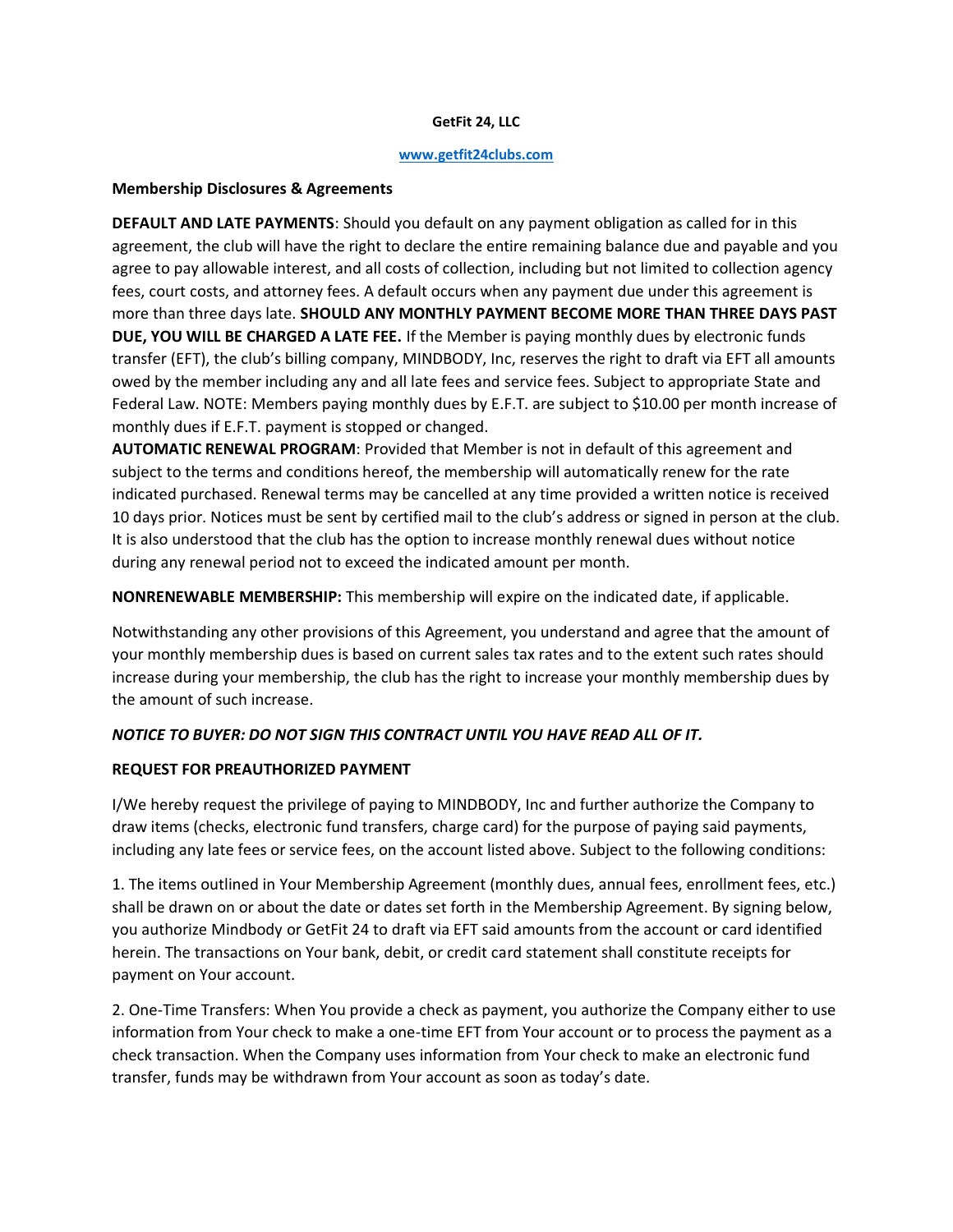3. By executing this Agreement, you acknowledge Your awareness that certain disclosures required by the Electronic Funds Transfer Act and its regulations.

4. If this preauthorization payment arrangement is revoked for any reason, this does not release You from Your obligation under Your Membership Agreement.

5. If any payment is not paid upon presentation to Your bank or credit/debit card company for any reason, a service "late" fee will be assessed and drafted.

6. By executing this Agreement, You authorize GetFit 24 and GetFit 24's agents, including its third party payment processing companies ("Mindbody"), to store the account or card information provided by You on or in relation to this Agreement and/or Your Club Membership Agreement ("Club Agreement"), as well as any other account or card information provided by You through any means to Club or Club's Agents (including information provided in person, online or over the phone) for purposes of making any payment in relation to this Agreement and/or Your Club Agreement (hereinafter, "Payment Information"). Club and/or Club's Agents will use the stored Payment Information to process payment of all dues, fees, taxes, purchases and incidental charges that are due or will become due, including all items on the Payment Schedule, fees identified in Your Club Agreement, membership-related obligations, retail transactions, personal training purchases, group exercise purchases, childcare fees, or other purchases. Club and/or Club's Agents may also use the stored Payment Information to process payments owed in relation to all subsequent Agreements entered between You and Club. The fixed dates or intervals on which transactions will be processed and the transaction amounts (including all associated fees, taxes, and charges) and/or a description of how they will be calculated are more specifically set forth in the Payment Schedule and other terms of Your Club Agreement. If Your Club Agreement will automatically renew at the end of the Term defined therein, the stored Payment Information will be used to process payments owed in relation to the renewal term. This consent to store Payment Information will not expire unless it is expressly revoked. The general cancellation and refund policies provided in Your Club Agreement will apply to this consent. If any changes are made to the terms of this consent, an e-mail notifying You of such changes will be sent to the e-mail address provided by You on the face of Your Club Agreement or, if an e-mail is not provided, notice will be sent to the mailing address provided on Your Club Agreement.

# **NOTICE OF CANCELLATION**

(date of contract). You may cancel this contract for any reason at any time prior to completing a 12 month agreement if you purchased a membership contract. To cancel this contract you must deliver in person, manually, or by certified mail, return receipt requested, the signed and dated copy of this cancellation notice or any other written notice of cancellation, or send a telegram, to GetFit 24, at the address of any facility available for use by you not later than midnight of the third business day after the date on which the first service under the contract is available, and if the facility or service that is the subject of the contract is not available when the contract was signed, not later than midnight of the seventh business day after the date on which the first service under the contract is available.

#### **ADDITIONAL MEMBERSHIP AGREEMENT TERMS**

# **1. MEMBERSHIP PAYMENT AND TERMS**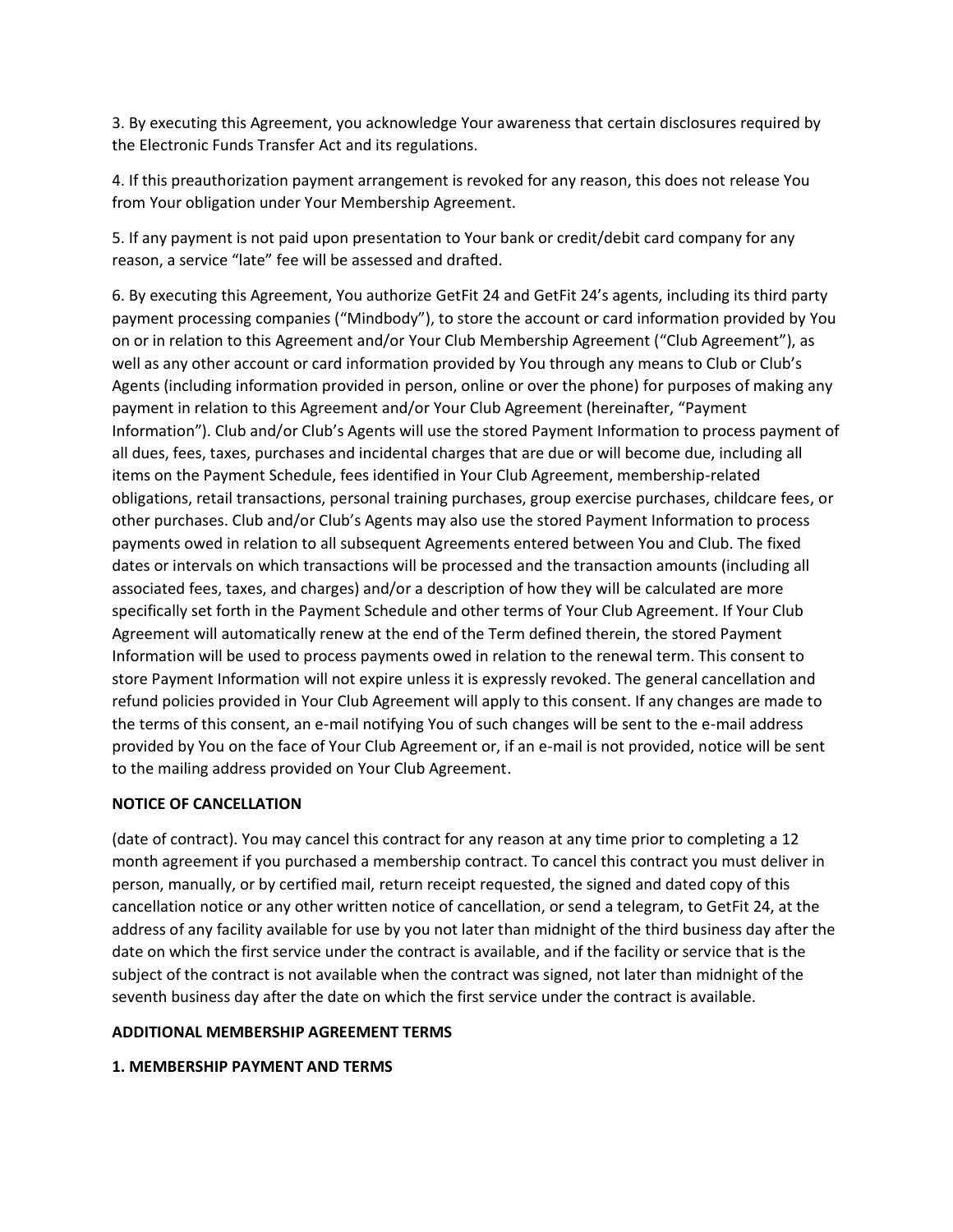**(1.1) Description of Services.** This is a club membership agreement and not an optional services agreement such as personal training which is a separate agreement. This club membership agreement entitles Member to access the facility designated business hours. This club membership agreement provides Member access to cardiovascular, strength and conditioning machines. It also provides Member access to certain exercise classes if available at the facility.

**(1.2) Rules, Regulations and Schedules.** Member agrees to abide by the rules, regulations and schedules of GETFIT 24, LLC, which may be posted at a facility or issued orally, and which may be amended from time to time at GETFIT 24, LLC sole discretion. Upon joining, Member and or Buyer must pay the appropriate initial charges. At the sole discretion of GETFIT 24, LLC, a Member's membership may be revoked or suspended at any time if in the judgment of GETFIT 24, LLC: (a) Member consistently fails to observe the Rules and Regulations, (b) has otherwise behaved in a manner contrary to the best interests of GETFIT 24, LLC or any of GETFIT 24, LLC Members, (c) Member has instituted any type of legal action against GETFIT 24, LLC, including but not limited to civil actions, arbitrations and/or mediations, and/or (d) GETFIT 24, LLC has instituted any type of legal action including but not limited to civil actions, arbitrations and/or mediations against Member.

**(1.3) Member's Obligation.** Member and/or Buyer shall not be relieved of the obligation to make payments agreed to and no deduction from any payment shall be made because of Member's failure to use the GETFIT 24, LLC facilities. Dues are for the period stated in the Agreement. Members must conduct self-assessment daily and not enter the facility if they are exhibiting symptoms or have been exposed to Covid-19. Members may also not allow guests in the facility without GetFit 24's owners consent.

**(1.4) Initiation Fee.** There may be a one-time initiation fee which Member and/or Buyer shall be required to pay upon execution of the agreement and acceptance of these Terms and Conditions with GETFIT 24, LLC or as otherwise agreed to by GETFIT 24, LLC. This fee will change from time to time at GETFIT 24, LLC's discretion. This fee is nonrefundable. Resignation from GETFIT 24, LLC shall not terminate the obligation to pay the initiation fee in full. There will be no further initiation fee as long as the Membership has not terminated or expired.

**(1.5) Monthly Dues, Annual Fee, and other Fees.** Member or Buyer shall pay, in advance, monthly Membership dues as set forth in the agreement.

**(1.6) Prepaid Membership Renewal Amount.** If the Member has a prepaid Membership, then GETFIT 24, LLC will not increase the Initial Annual Renewal amount on page 1 of this agreement or what has been sold on the receipt, but may increase all subsequent annual renewal amounts. GETFIT 24, LLC will automatically renew all renewable memberships at subsequent renewal rate if membership is not canceled prior to expiration date. GETFIT 24, LLC has the right to add to the Prepaid Membership any tax imposed by the government.

**(1.7) Form of Payment.** Monthly dues and incidental charges are payable by Electronic Funds Transfer ("EFT") from the Member or Buyer's checking account, savings account, credit card account, or debit card account. Members or Buyers must authorize payments to be made through a third party administered electronic funds transfer system. Members or Buyers maintain full control and privacy over their accounts at all times, and the transfer of the funds affects only those fees that have prior authorization of the Member or Buyer. The transfer will take place automatically once every month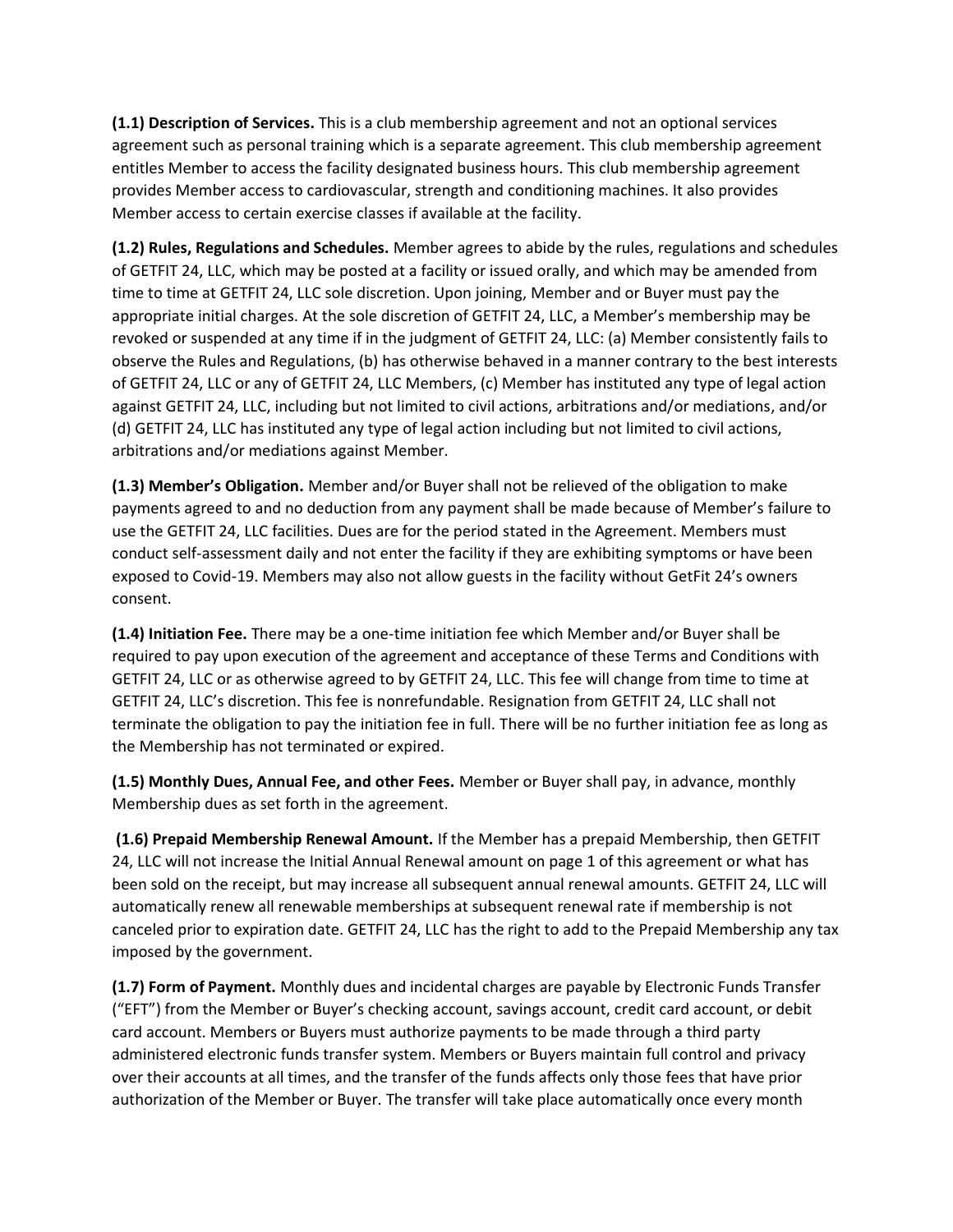unless GETFIT 24, LLC notifies the Member or Buyer otherwise. If GETFIT 24, LLC does not collect Member's monthly dues using the form of payment provided by the Member or Buyer, then GETFIT 24, LLC may continue attempting to collect Member's monthly dues, plus any applicable fees, using the form of payment provided by the Member or Buyer.

**(1.8) Dishonored Check or Credit Card. I**f any check, account debit, or credit card charge payable to GETFIT 24, LLC by Member and/or Buyer is returned, rejected or dishonored, GETFIT 24, LLC management shall, in each instance (a) assess a charge equal to any charge imposed by the financial institution, any costs and expenses incurred in connection with collection plus an administrative fee which may be adjusted from time to time, and (b) collect the current and past due balance owed GETFIT 24, LLC in any subsequent month.

**(1.9) Limited Memberships.** Memberships may be limited so that Members may have reasonable access to GETFIT 24, LLC facilities. It is to be expected that there may be occasional delays, especially during peak hours, in using the fitness equipment; or that Members may not always be able to attend preferred exercise classes. The availability of classes and equipment are subject to demand and are available on a first-come first-served basis.

**(1.10) Unpaid Balances.** All balances owed by Member and or Buyer that are 30, 60 and 90 days in arrears are subject to monthly service charges of \$15 per month in arrears. These fees may be adjusted from time to time. Any unpaid balances for membership fees, goods or services past thirty (30) days may result in suspension of membership privileges. Members and/or Buyer shall be obligated to pay any cost incurred by GETFIT 24, LLC for collection.

**(1.11) Membership Term.** The period covered by the first month's dues, as well as any additional days of Membership for which payment is received by GETFIT 24, LLC, are the "Paid Period" for the Dues Membership. The "Paid Period" after 12 months or dependable on membership is the term of this Membership Agreement. Your term is also based on the membership you have chosen, if you choose a membership with a contract, the term is 12 months. If purchased with no contract, it is at the end of the "Paid Period".

# **(1.12) TERMS AND CONDITIONS**

1. All information and material of a personal or private nature that is acquired directly or indirectly from a buyer including but not limited to, answers to tests or question- naires, photographs, or background information, shall be returned by the seller to the buyer by regular mail within thirty days after the expiration of the contract or after the expiration for any reason of the service to be rendered by the seller.

2. Performance of the contract will begin no later than thirty days from the date the contract is entered into.

# **3. CANCELLATION POLICIES:**

A. If by reason of death or disability, the buyer is unable to receive benefits from the seller's services, the contract shall be proportionally divided by all of the days in which the facility was made available to the buyer as part of the contract offering, and the buyer shall be liable for payments only for that portion of the contract that can be attributed to the period prior to the buyer's actual death or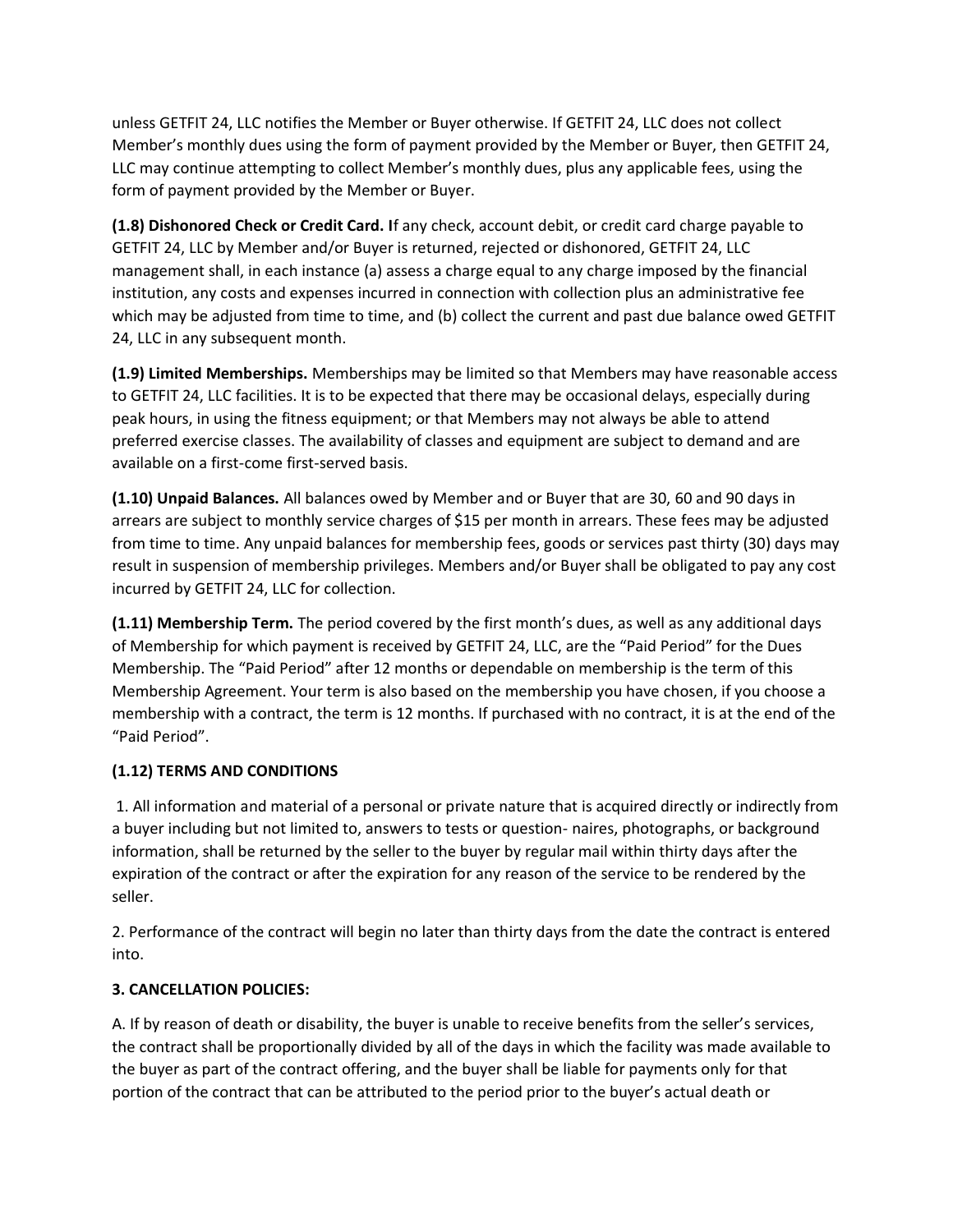disability, exclusive of any period of time in which the facility was made available to the buyer free of charge as part of the contract offering, and the seller, within thirty days after receiving notice of the death or disability, shall return to the buyer or his representative the amount paid in excess of the proportional amount.

B. If the buyer relocates fifty miles or more from the facility operated by the seller or a substantially similar facility that would accept the seller's obligation under the contract and if the buyer gives the seller written notice that he intends to relocate and requests that the contract be terminated, the contract shall be proportionally divided by all of the days in which the facility was made available to the buyer as part of the contract offering, and the buyer shall be liable for payments for only that portion of the contract that can be attributed to the period prior to the buyer's actual relocation, exclusive of any period of time in which the facility was made available to the buyer free of charge as part of the contract offering, provided, that the seller may require and verify reasonable evidence of relocation, and the seller shall return to the buyer the amount paid in excess of the proportional amount. If paid-inadvance, the buyer will receive no payments at all.

**(1.12.1) Written Requests.** Memberships cannot be cancelled by phone or verbal conversation. Cancellation requests will only be honored if sent in writing or filled out at a GETFIT 24, LLC facility. All paperwork is deemed a request until GETFIT 24, LLC employee can validate paperwork and approve such cancellation. A cancellation that has been denied will be sent in writing back to Member along with reason of denial or instructions for acceptance and refund.

**(1.12.2) Cancellation of Monthly Membership.** (1.12.9.1) If you have a monthly payment membership, you may terminate this Membership Agreement by providing at least ten (10) days notice prior to the next bill date to GETFIT 24, LLC delivered (a) by U.S. mail to GETFIT 24, LLC at 523 Anchorage Rd Warsaw, Indiana 46580, or (b) have a cancelation request filled out at and signed at your facility. The termination will be effective at the end of the Paid Period, and you may continue to use the facility during the Paid Period GETFIT 24, LLC shall not charge your credit card or initiate any EFT payments which are scheduled to occur more than ten (10) days after the termination notice is received by GETFIT 24, LLC; provided, however, notwithstanding the foregoing, you shall still be liable for the full amounts of the AMF for the 12-month period in which you cancel your membership. If the termination cannot be processed prior to the scheduled date of the charge or transfer, GETFIT 24, LLC shall refund the debited amount, other than the annual fee if applicable.

# **(1.12.3) Cancellation of Prepaid Membership**

(1.12.10.1) If you have a Prepaid Membership, you may not terminate it during the Paid Period (or receive a refund), unless specifically stated above. If you do not renew your Prepaid Membership by the renewal date, your Prepaid Membership automatically expires.

**(1.13) Refunds.** Refunds, if applicable, shall be made within fifteen (7) days of receipt of notice of cancellation.

**(1.14) Change of Membership Type.** Any membership can be changed by buying a new membership at the standard price and canceling the previous membership.

**(1.15) Freeze Policy.** Member should consult with Member's GETFIT 24, LLC facility. GETFIT 24, LLC reserves the right to adjust this freeze policy from time to time at is sole discretion. All requests must be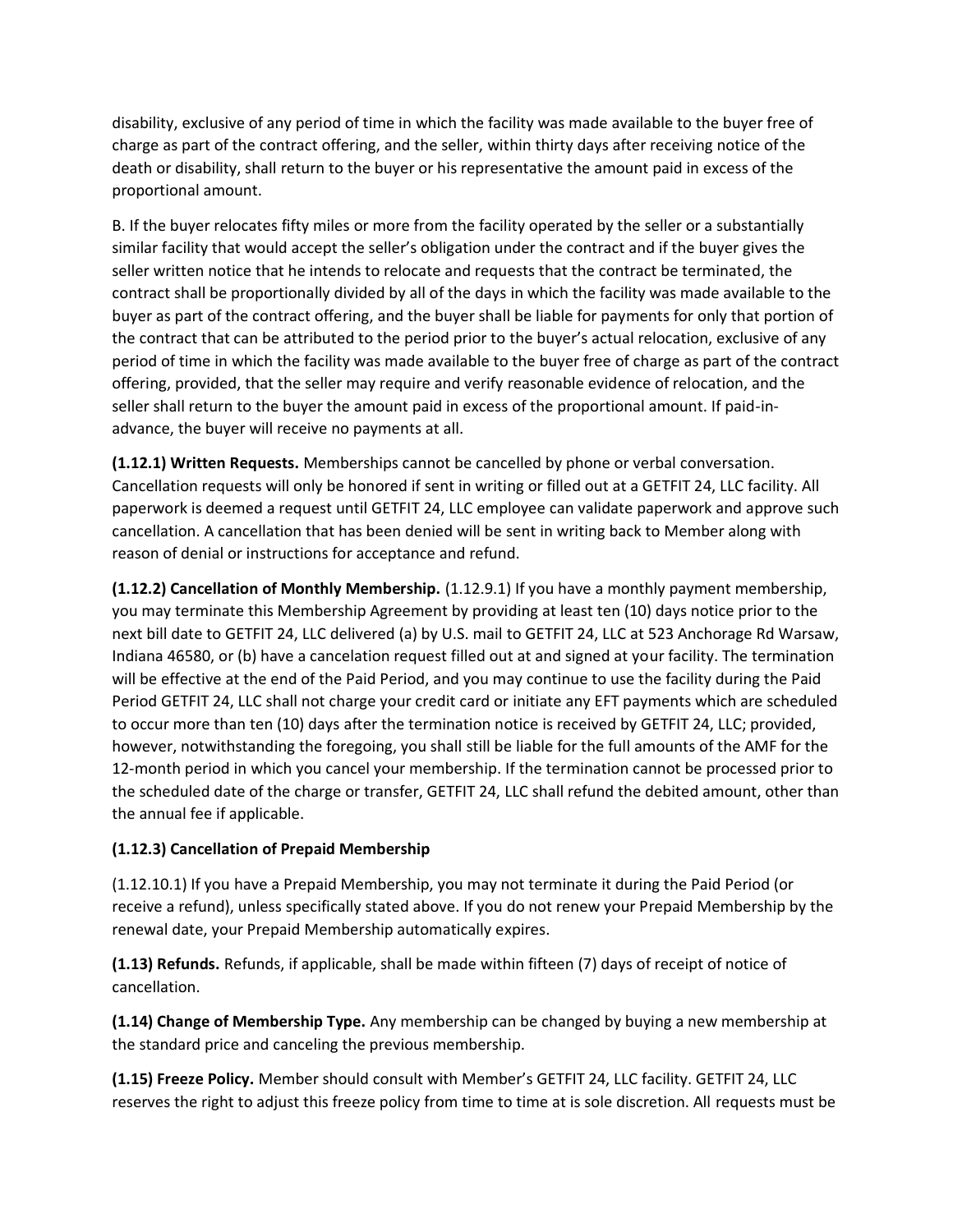submitted at least ten (10) days prior to Member's next billing date period. Retroactive freezes will not be accepted. Certain fees may apply to any freeze of a Member's membership.

(a) If Member is unable to use the GETFIT 24, LLC facilities, Member may request a freeze of his or her membership for 1 month per year.

(b) Notices must be sent by certified mail to the club's address or signed in person at the club.

**(1.16) Buyer's Indemnity.** Buyer assumes full responsibility for any person who becomes a Member under the Agreement and these Terms and Conditions and shall indemnify GETFIT 24, LLC, its affiliates, agents and employees against any and all liability incurred by such Member during his or her use of any and all GETFIT 24, LLC facilities.

**2. MEMBER RISK.** Member and Member's guests shall hold GETFIT 24, LLC harmless from any loss, theft, cost, claim, injury, damage or liability ("Damages') incurred as a result of the use of a GETFIT 24, LLC facility and any other membership activities, except such Damages which result from the willful misconduct or gross negligence of GETFIT 24, LLC, its affiliates, agents or employees.

**(2.1) Member's Health Warranty.** Member and Buyer represent that Member is in good health and has no disability, impairment, injury, disease, or ailment, preventing him or her from engaging in active or passive exercise or which could cause increased risk of injury or adverse health consequences as a result of exercise. Member assumes full responsibility for his or her use of a GETFIT 24, LLC facility and shall indemnify GETFIT 24, LLC, its affiliates, agents and employees, against any and all Damages arising out of Member's use of the facilities except as otherwise set forth in these Terms and Conditions. Physical examinations by Member's physician are recommended for members before commencing any exercise program, and especially for Members who are at risk, including but not limited to elderly or pregnant Members, or Members unaccustomed to physical exertion, or who have physical limitations, a history of high blood pressure, heart problems or other chronic illnesses, or members who have a history of heart disease.

**(2.2) Medical Disclaimer**. Member has been informed and acknowledges that GETFIT 24, LLC has made no claims as to medical results that can or may be obtained through use of any GETFIT 24, LLC facility. GETFIT 24, LLC has neither suggested nor will it suggest any medical treatment to Members. Only licensed medical professionals are qualified to give medical advice. Member represents that there is no medical or physical conditions that would preclude the use of GETFIT 24, LLC facilities and each Member further represents that he or she has not been instructed by any physician not to use GETFIT 24, LLC facility or any similar facility.

**(2.3) Activity Risk.** Any strenuous athletic or physical activity involves certain risks. Member and Member's guests assume the risk of any all accidents or injuries of any kind that may be sustained by, or in connection with, use of the facilities and release, hold GETFIT 24, LLC harmless, discharge and absolve GETFIT 24, LLC, its agents and employees from any and all Damages or responsibility except if such accident or injury is the result of willful misconduct or gross negligence of GETFIT 24, LLC, its affiliates, agents or employees.

**(2.4) Loss of Property.** Members and Member's guests are urged not to bring valuables onto the premises of a GETFIT 24, LLC facility. GETFIT 24, LLC shall not be liable for the disappearance, loss, theft,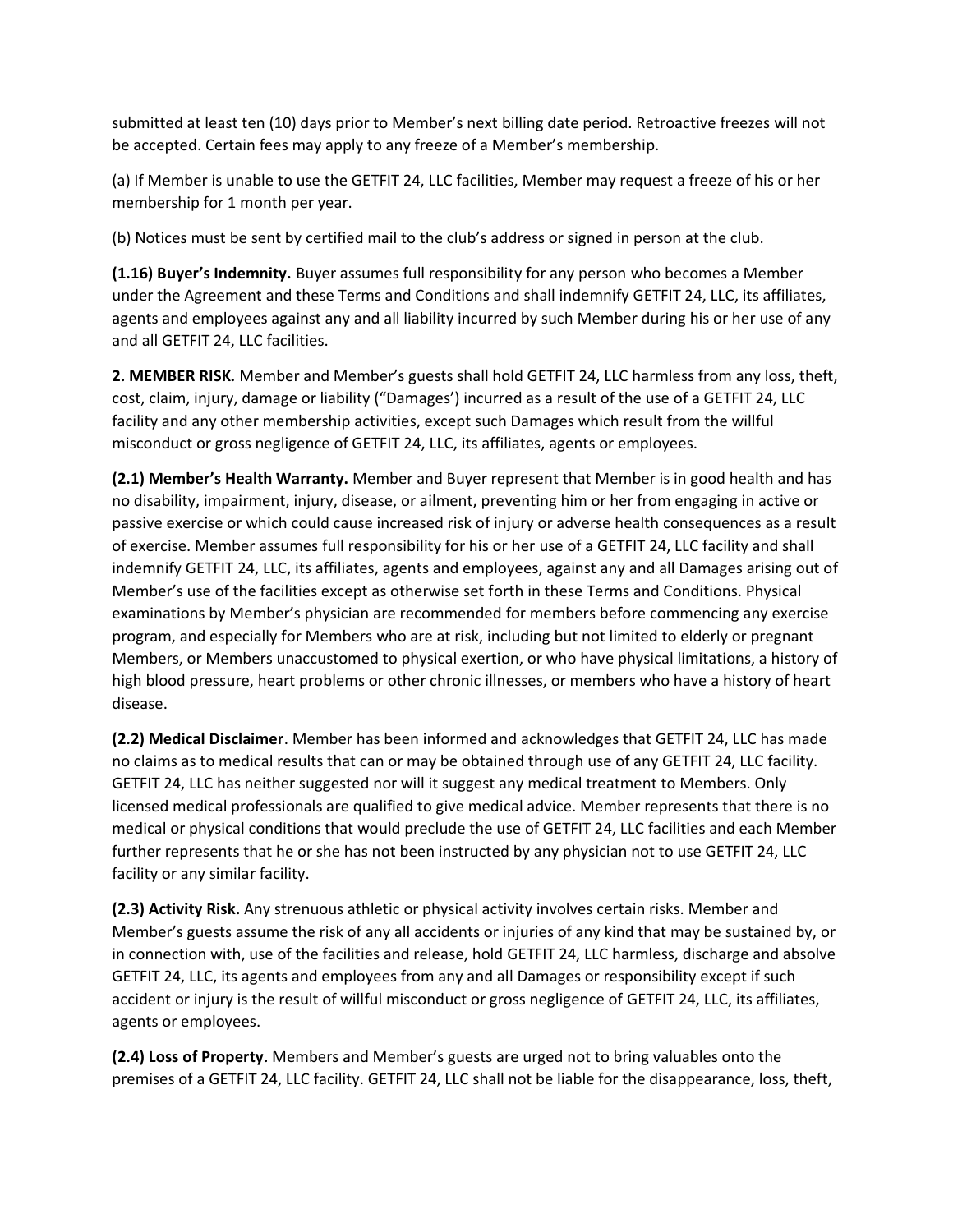or damage to personal property, including money, negotiable securities or jewelry of Member or Member's guests.

# **(3) GENERAL PROVISIONS**

**(3.1) Members and Guests Rules.** Members and Member's guests shall abide by GETFIT 24, LLC rules and regulations and any amendments and/or modifications thereto which may be made from time to time by GETFIT 24, LLC at GETFIT 24, LLC sole discretion.

**(3.2) Proof of Membership.** Member shall receive one membership card (included with Member's membership) (the "Key Fob Entry") from GETFIT 24, LLC and must present it to the reception desk personnel each time Member enters a GETFIT 24, LLC facility. Lost membership cards will be replaced for a fee of ten dollars, which may be adjusted from time to time. The card must be replaced if lost. Member is required to notify GETFIT 24, LLC immediately of the loss of his or her Membership Card, and the Membership Card must be replaced by Member. Membership privileges are limited to the person in whose name the membership is issued. Improper use of the membership will result in confiscation of the Membership Card and can result in immediate cancellation of Member's membership. A Member wishing to use GETFIT 24, LLC facilities without his or her Membership Card will be required to provide proof of identity. (valid driver's license)

**(3.3) Independent Contractors.** From time to time, GETFIT 24, LLC may make the services of independent contractors available to Member or Member's guests. GETFIT 24, LLC does not warrant or guarantee the quality of these services and does not guarantee that these services will remain available to Member or Member's guests for a period of time.

**(3.4) Member Guests.** Member's guests are permitted in GETFIT 24, LLC, but only pursuant to such rules, regulations, fees, schedules for guests as then may be in effect. GETFIT 24, LLC reserves the right to limit the number of times any one guest can use a GETFIT 24, LLC facility and reserves the right to exclude any Member's guests whose use of the facility, in the sole opinion of GETFIT 24, LLC, would be detrimental to GETFIT 24, LLC or any of its members. All Member's guests must register at the front desk with valid identification.

**(3.5) Reciprocity and Use Privileges.** Regular memberships allow access only to GetFit 24 Gyms and fitness clubs associated with GetFit 24, LLC.

**(3.6) Change in Membership Information.** Member must promptly notify Fit Ad- diction, LLC in writing of any changes in his or her billing information, address or telephone number. Notwithstanding anything else contained herein, all communications from GETFIT 24, LLC to Member shall be presumed to have been received by Member within five (5) business days after mailing to Member's address on file with GETFIT 24, LLC at the time of the mailing.

**(3.7) Change in Facilities and Operating Hours.** As a result of repair, maintenance or special occasions, GETFIT 24, LLC may be required to restrict the use or temporarily close one or more GETFIT 24, LLC facilities or halt a GETFIT 24, LLC activity from time to time. There will be no reduction , suspension, abatement, or apportionment of membership fees or other charges during such time when the abovementioned occurs. GETFIT 24, LLC's hours of operation may be modified from time to time without prior notice to Member. GETFIT 24, LLC reserves the right to change the facility from time to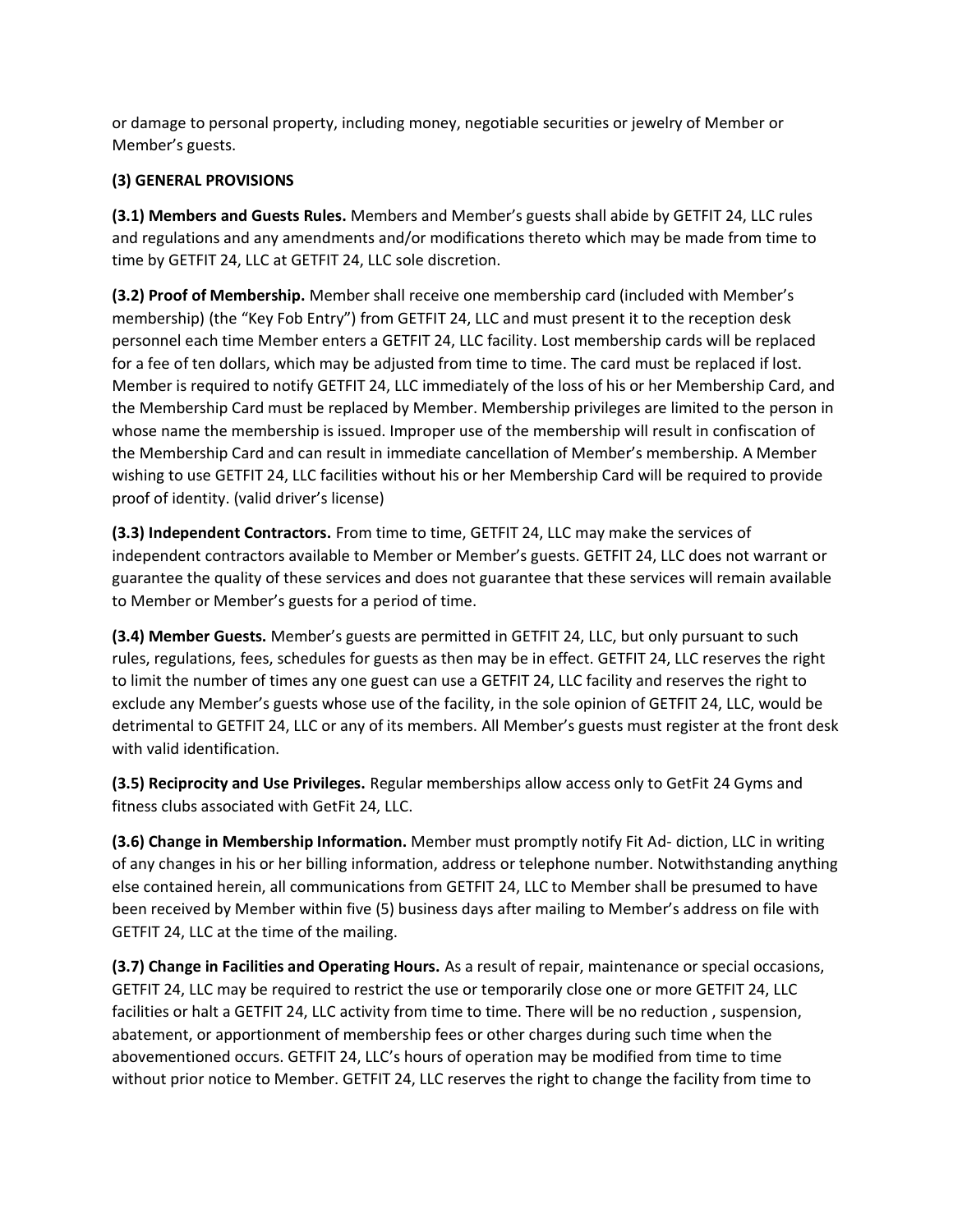time, to eliminate some facilities and services, to add others, to add, modify and/or eliminate programs, activities, classes or equipment at GETFIT 24, LLC sole discretion.

**(3.8) Special Events.** GETFIT 24, LLC may from time to time reserve the use of its facilities for special events, competitions and private functions.

**(3.9) Closing of GETFIT 24, LLC Facility.** It is anticipated that a part of a part of the facility or the entire facility will be temporarily unavailable from time to time while repairs or renovations take place. Management will make every effort to minimize any disruption to members during these periods, and if possible, to schedule any work during offhours or summer months. GETFIT 24, LLC may be closed for holidays, and may be closed periodically for renovations. GETFIT 24, LLC may also offer members the use of other conveniently located GETFIT 24, LLC facilities during the period of unavailability.

**(3.10) Interruption of Services.** In case of a long term interruption of service (e.g. fire), GETFIT 24, LLC reserves the right to: (a) freeze memberships and add the lost time once service resumes; (b) transfer the member to another similar GETFIT 24, LLC facility within a five-mile radius. In the event that an act of God (hurricane, earthquake, national emergency, etc.) causes more than a temporary closing of GETFIT 24, LLC facility, Member's obligations under the Agreement and these Terms and Conditions will be suspended until such time as use of the facility can be resumed. Obligation for contractual dues will otherwise not be affected unless a GETFIT 24, LLC facility cannot reopen within one year of the interruption of service.

**(3.11) Non-Discrimination.** GETFIT 24, LLC represents that it will not discriminate against any person because of sex, race, creed, age, color, national origin, sexual orientation, or ancestry in considering applications for memberships. The minimum age for GETFIT 24, LLC membership is eighteen (18), unless parental permission and GETFIT 24, LLC consent is given and approved by GETFIT 24, LLC at GETFIT 24, LLC sole discretion.

**(3.12) Children's Use.** All children under eighteen (16) may not use our facility without consent for any purpose.

**(3.13) Group Exercise Policies.** Each class is limited to a set number of participants. Members should not enter a class late without the instructor's consent. No one will be admitted ten (10) minutes after the scheduled class time. If Member is just starting a group fitness program or has an injury, prenatal conditions or problem that may prevent full participation, please discuss this with the group fitness instructor at least five (5) minutes before class. Proper clothing and footwear must be worn in all group fitness classes. GETFIT 24, LLC reserves the right to change the group fitness schedule at any time including the addition or deletion of classes, as well as changes in instructors, class times and length of classes. GETFIT 24, LLC reserves the right to change group fitness policies when necessary and require advanced reservations for heavily attended classes. Reservations may be released within five (5) minutes prior to the scheduled class time and Member may enter on a walk in basis provided there are openings in the class. Member's attending a class shall, in addition to the Terms and Conditions, follow any rules promulgated by such class' instructors.

**(3.14) Personal Training.** In addition to these Terms and Conditions, any and all personal training provided by GETFIT 24, LLC shall be pursuant to any additional terms and conditions set forth in a separate personal training contract entered into by a Member and GETFIT 24, LLC. Use of personal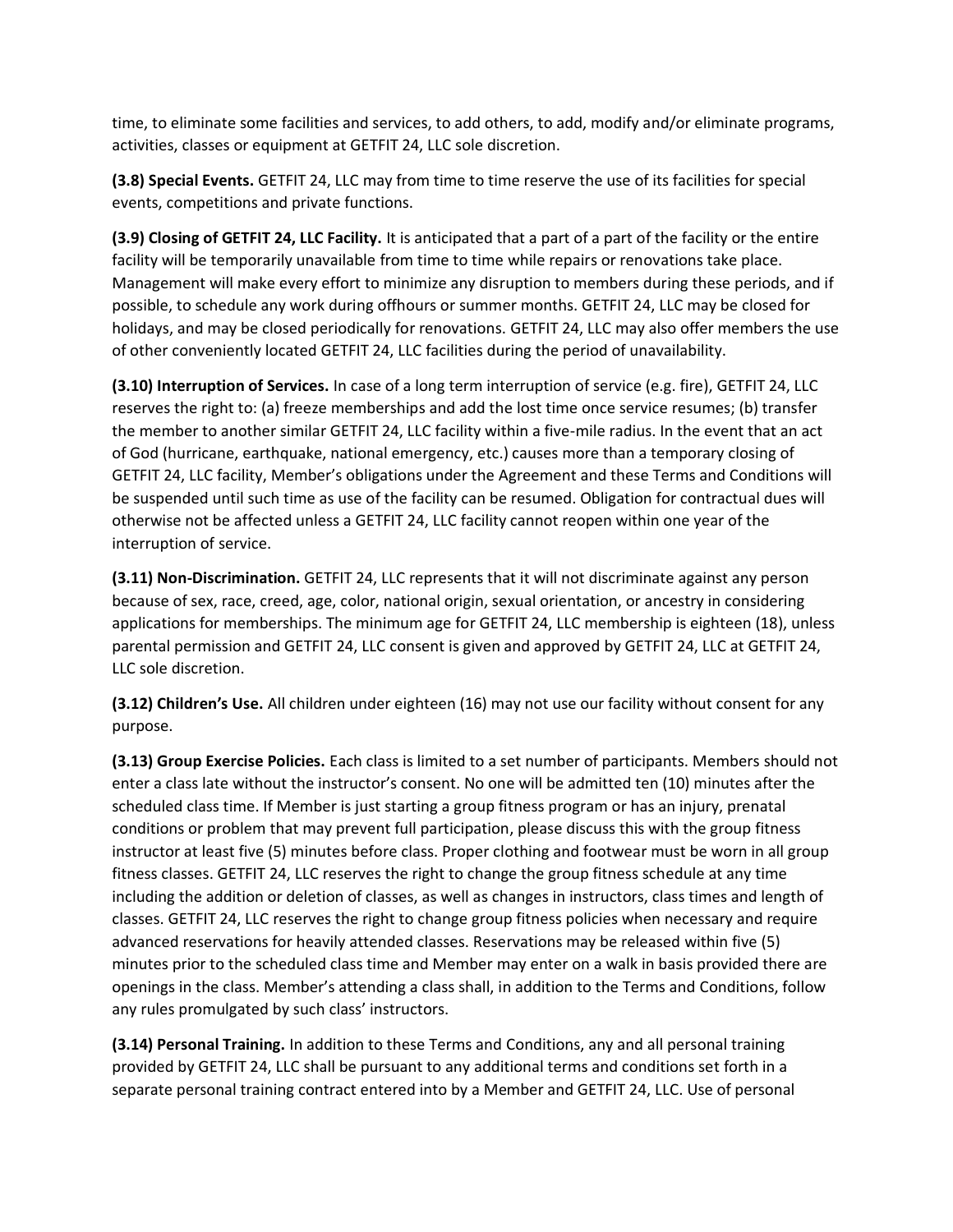trainers not approved by GETFIT 24, LLC is prohibited at all GETFIT 24, LLC facilities. Member may not train other members or guests, conduct business activity or solicit any business at any GETFIT 24, LLC facility unless approved by GETFIT 24, LLC Owners. Any violation of this policy may result in legal action as well as forfeiture of any remuneration received by a Member or guest for such services.

**(3.15) Changing the Rules and Regulations.** GETFIT 24, LLC may at is sole discretion change these Terms and Conditions at any time.

**(3.16) Entire Agreement.** The Agreement, these Terms and Conditions, and all rules and regulations of GETFIT 24, LLC, as revised from time to time, constitute the entire and exclusive agreement between GETFIT 24, LLC and Member, and supersedes all prior promises, representations, understandings and/or agreements relating to this membership purchase. The Agreement may be modified only by an instrument in writing; however, GETFIT 24, LLC or any assignee of the Agreement is authorized to correct patent errors in the Agreement (and in other related documents) and Member and/or Buyer may verbally authorize payment of the outstanding balance of the membership fee by the automatic payment plan. GETFIT 24, LLC may void the Agreement if it is not completed by a GETFIT 24, LLC employee in accordance with the current pricing and payment programs, or if there has been any misrepresentation by Member. No written alterations or amendments to the Agreement and/or these Terms and Conditions shall be valid and GETFIT 24, LLC employees are not authorized to make any changes written and/or verbal, additions or modifications to this Agreement. If you have any questions regarding this Agreement or these Terms and Conditions please contact GETFIT 24, LLC Member Services at your assigned club or email GETFIT 24, LLC at info@getfit24clubs.com

**(3.17) Governing Law.** Governing Law. This Membership Agreement shall be interpreted under the State laws of the assigned home club. Any litigation under this Membership Agreement shall be resolved in the courts in the State of the where GetFit 24 is located.

**(3.18) Contact.** Member affirms, acknowledges and attests that Member's mailing address, telephone number, cellular telephone number and e-mail address provided on the face of this agreement are accurate and were provided by Member voluntarily. Subject to applicable law, Member agrees that GETFIT 24 and MINDBODY, Inc, including its agents and affiliates, may contact Member at any mailing address, telephone number, cellular telephone number or e-mail address set forth on the face of this agreement, or subsequently provided by Member to GETFIT 24 and/or MINDBODY, Inc.

**(3.19) Arbitration.** Member agrees that any dispute, controversy, or claim arising out of or relating in any way to the Membership Agreement, including without limitation any dispute concerning the construction, validity, interpretation, enforceability, or breach of this Membership Agreement, shall be exclusively resolved by binding arbitration administered by the American Arbitration Association under its Commercial Arbitration Rules. This arbitration clause shall also apply to any dispute, controversy, or claim between the member and any third party with GetFit 24 contracts in order to perform its obligations or exercise its rights under this Membership Agreement, including without limitations, its third party payment processor, which is currently MINDBODY, Inc.

**MEMBER UNDERSTANDS AND AGREES THAT THE MEMBER AND THE CLUB ARE WAIVING THE RIGHT TO A JURY TRIAL OR TRIAL BEFORE A JUDGE IN A PUBLIC COURT.**